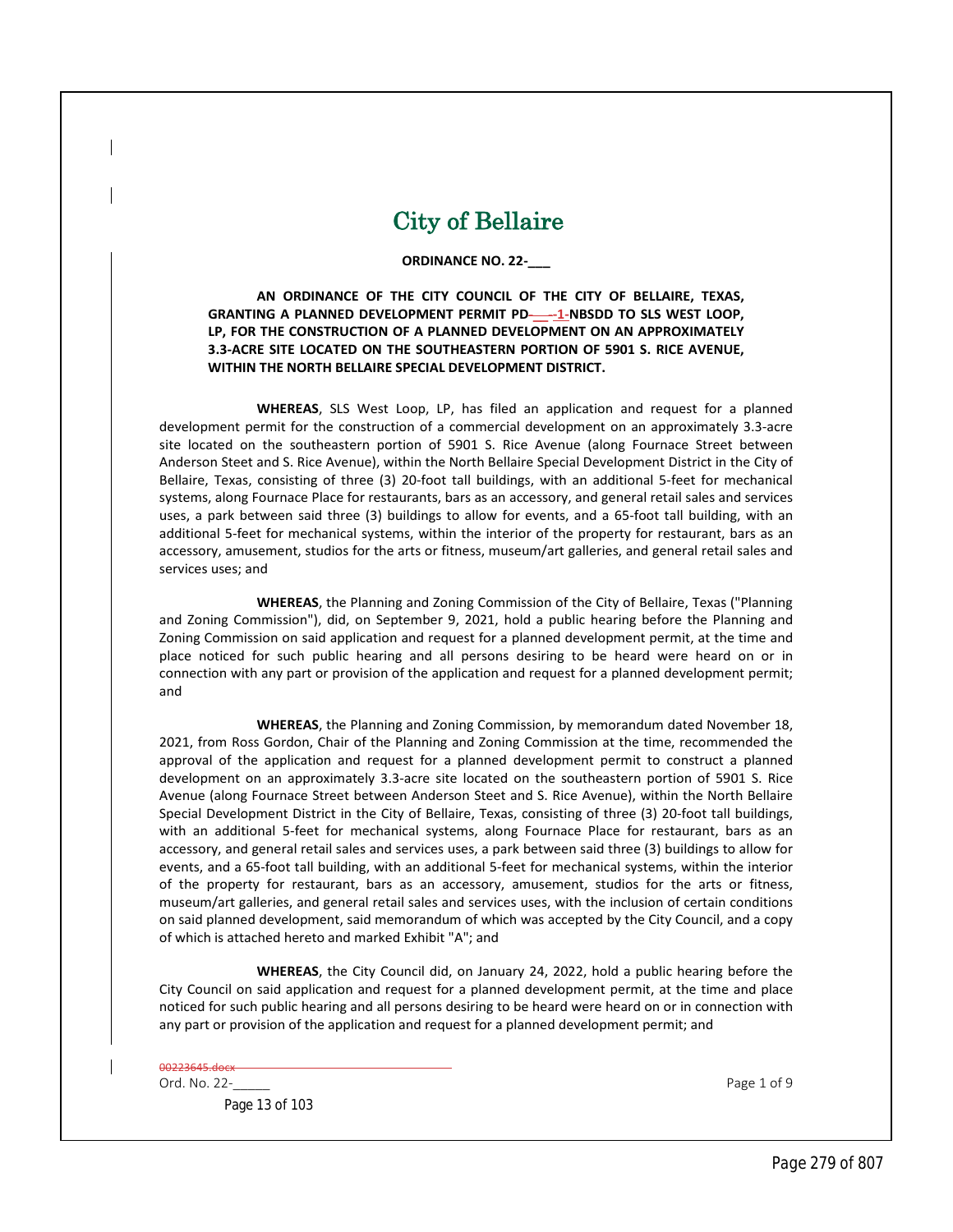**WHEREAS**, the City Council has determined it to be in the best interest of the City of Bellaire, Texas, to grant said application and request for a planned development permit in accordance with the application, subject to the condition contained herein; NOW, THEREFORE,

## **BE IT ORDAINED BY THE CITY COUNCIL OF THE CITY OF BELLAIRE, TEXAS:**

**Section 1.** That the recitals set forth above are found to be true and correct.

**Section 2.** That the application and request submitted by SLS West Loop, LP, for a planned development permit for the construction of a commercial development on an approximately 3.3-acre site located on the southeastern portion of 5901 S. Rice Avenue (along Fournace Street between Anderson Steet and S. Rice Avenue), within the North Bellaire Special Development District in the City of Bellaire, Texas, will consist of three (3) 20-foot tall buildings, with an additional 5-feet for mechanical systems, along Fournace Place for restaurant, bars as an accessory, and general retail sales and services uses, a park between said three (3) buildings to allow for events, and a 65-foot tall building, with an additional 5-feet for mechanical systems, within the interior of the property for restaurant, bars as an accessory, amusement, studios for the arts or fitness, museum/art galleries, and general retail sales and services uses, and that said construction will occur on an approximate 3.3-acre site as indicated and described in the Planned Development Application and site plan attached hereto as Exhibit "B".

**Section 3.** That the application and request submitted by SLS West Loop, LP, to construct a commercial planned development on an approximately 3.3-acre site located on the southeastern portion of 5901 S. Rice Avenue (along Fournace Street between Anderson Steet and S. Rice Avenue), within the North Bellaire Special Development District in the City of Bellaire, Texas, consisting of three (3) 20-foot tall buildings, with an additional 5-feet for mechanical systems, along Fournace Place for restaurant, bars as an accessory, and general retail sales and services uses, a park between said three (3) buildings to allow for events, and a 65-foot tall building, with an additional 5-feet for mechanical systems, within the interior of the property for restaurant, bars as an accessory, amusement, studios for the arts or fitness, museum/art galleries, and general retail sales and services uses, as set forth in the Planned Development Application and Site Plan attached hereto as Exhibit "B" is hereby approved and that all of the provisions of the Code of Ordinances of the City of Bellaire, Texas, not specifically in conflict herewith shall be applicable to said commercial planned development, subject to the following conditions:

a) On an annual basis (no later than December  $31<sup>4</sup>$  of each year), Within thirty (30)

days of receipt, the Applicant (or its successors) shall provide the City of Bellaire, Texas (the "City") with all relevant correspondence with the TCEQ and Chevron (or its successors) on the status of environmental monitoring, remediation, and/or closure activities related to the property. Should the Texas Commission on Environmental Quality issues a "No Further Action" determination, then no further action shall be required under this condition;

b) Prior to issuance of any building permit, the Applicant (or its successors) shall provide a letter from the Applicant (or its successors) indicating that all provisions of the special warranty deed are being followed. In the event that certain provisions are no longer being enforced, the Applicant (or its successors) must provide justification for why such provisions are no longer necessary;

00223645.docx

Page 14 of 103

Ord. No. 22-**Decision Control Control Control** Control Control Control Control Control Control Control Control Control Control Control Control Control Control Control Control Control Control Control Control Control Control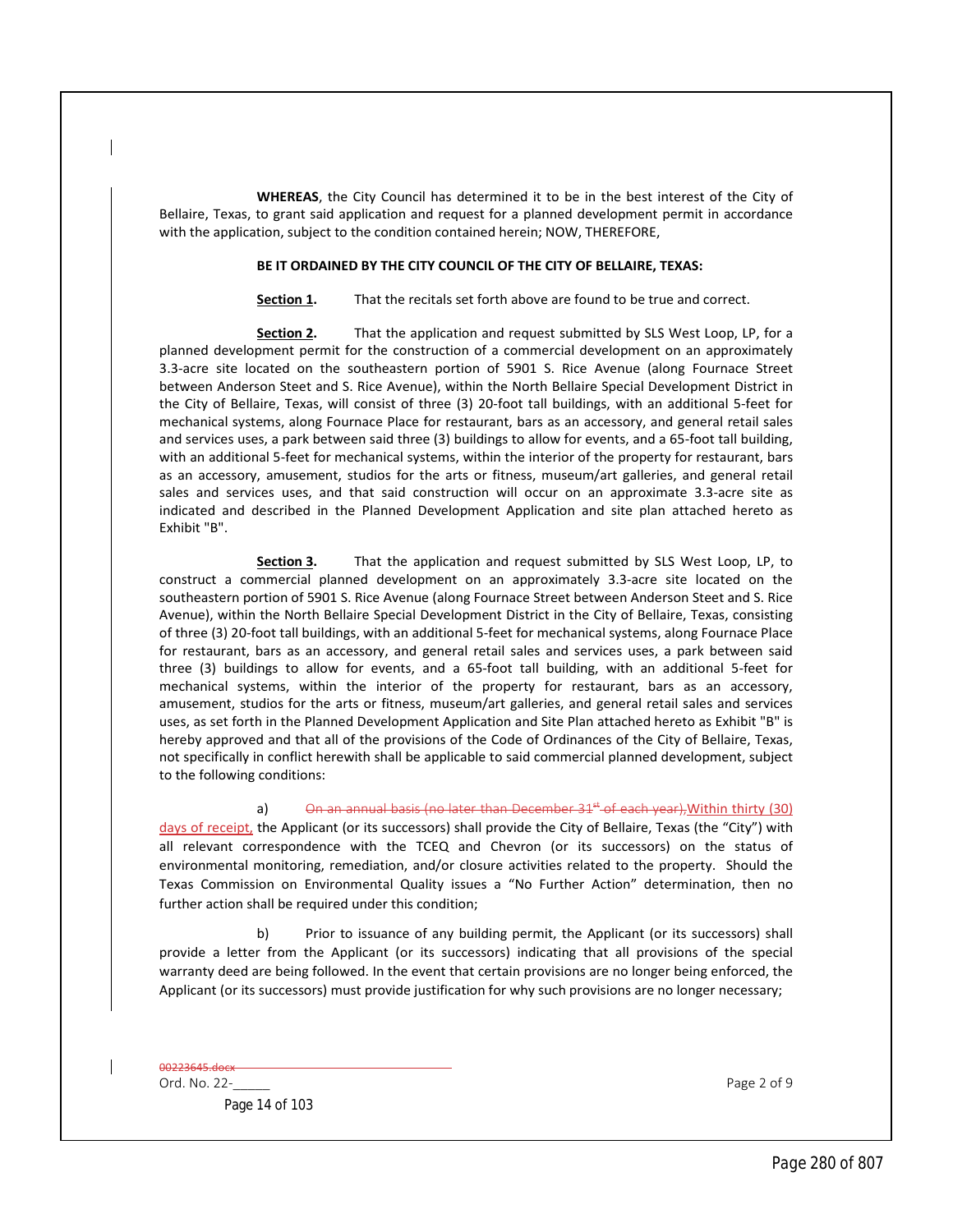c) Prior to issuance of any building permit which involves soil disturbance, a Soil and Ground Water Management Plan prepared by a licensed professional engineer shall be submitted, reviewed, and approved by the Building Official (or his/her designee). The recommendations of the approved Soil and Ground Water Management Plan shall be followed without exception. Any violation of the approved Soil and Ground Water Management Plan can result in an immediate construction stoppage and/or a revocation of the development's building permit;

d) Prior to the issuance of any building permit, the Building Official (or his/her designee) shall review submitted plans to confirm than an appropriate vapor barrier or venting system has been included;

e) As part of the fees associated with the Building Permit, the Applicant (or its designeesuccessors) shall pay all costs associated with 3<sup>rd</sup> party construction monitoring and soil testing (contracted by the City of Bellaire) necessary to confirm that no contaminated soils are excavated and/or removed from the site, specifically including any park area, and that the Soil and Ground Water Management Plan is being strictly adhered to. In the event contaminated soils are encountered, construction must be immediately halted. In consultation with the Building Official (or his/her designee), an acceptable remediation action must be agreed upon by both the Applicant and the Building Official (or his/her designee) before soil excavation activities can continue;

f) Prior to initiation of any soil disturbance activities, the Applicant (or its successors) shall provide documentation that its earthwork and/or foundation contractors are Hazardous Waste Operations and Emergency Response (HAZWOPER) trained to perform excavation in areas with the potential for encountering impacted soils;

g) No certificates of occupancy shall be issued for the Planned Development until all environmental protection based tasks and requirements, as determined by the City's environmental consultant, are met;

h) The Applicant (or its successors) shall construct and maintain a privacy fence/wall of not less than 8' in height along the back lot line, separating the North Bellaire Special Development District from the adjacent residentially zoned properties on Mayfair. This fence/wall shall be of masonry construction unless an alternate fencing material is approved by the Building Official. Proper consideration shall be given to ensuring all land within the development is graded away from the fence line;

i) The Applicant (or its successors) shall install and maintain buffer trees, in accordance with Section 24-513, on the north side of the property between any structures and the residential homes on Mayfair. These required buffer trees must be placed outside the aerial easement and at a spacing and variety determined by City staff to best provide a continuous, dense, and appropriately tall vegetative buffer. In the event any of the required buffer trees die, the Applicant (or its successors) shall promptly replace the deceased tree with a similar tree of appropriate variety and size;

j) The City's noise ordinances will be strictly enforced;

k) To support mosquito abatement, any stormwater detention constructed shall be designed as a "dry" detention basin, with no permanent pool of water, and be designed to fully drain

| 00223645.docx- |  |
|----------------|--|
|                |  |
|                |  |
|                |  |

Ord. No. 22-**Decision Contract Contract Contract Contract Contract Contract Contract Contract Contract Contract Contract Contract Contract Contract Contract Contract Contract Contract Contract Contract Contract Contract Co** 

Page 15 of 103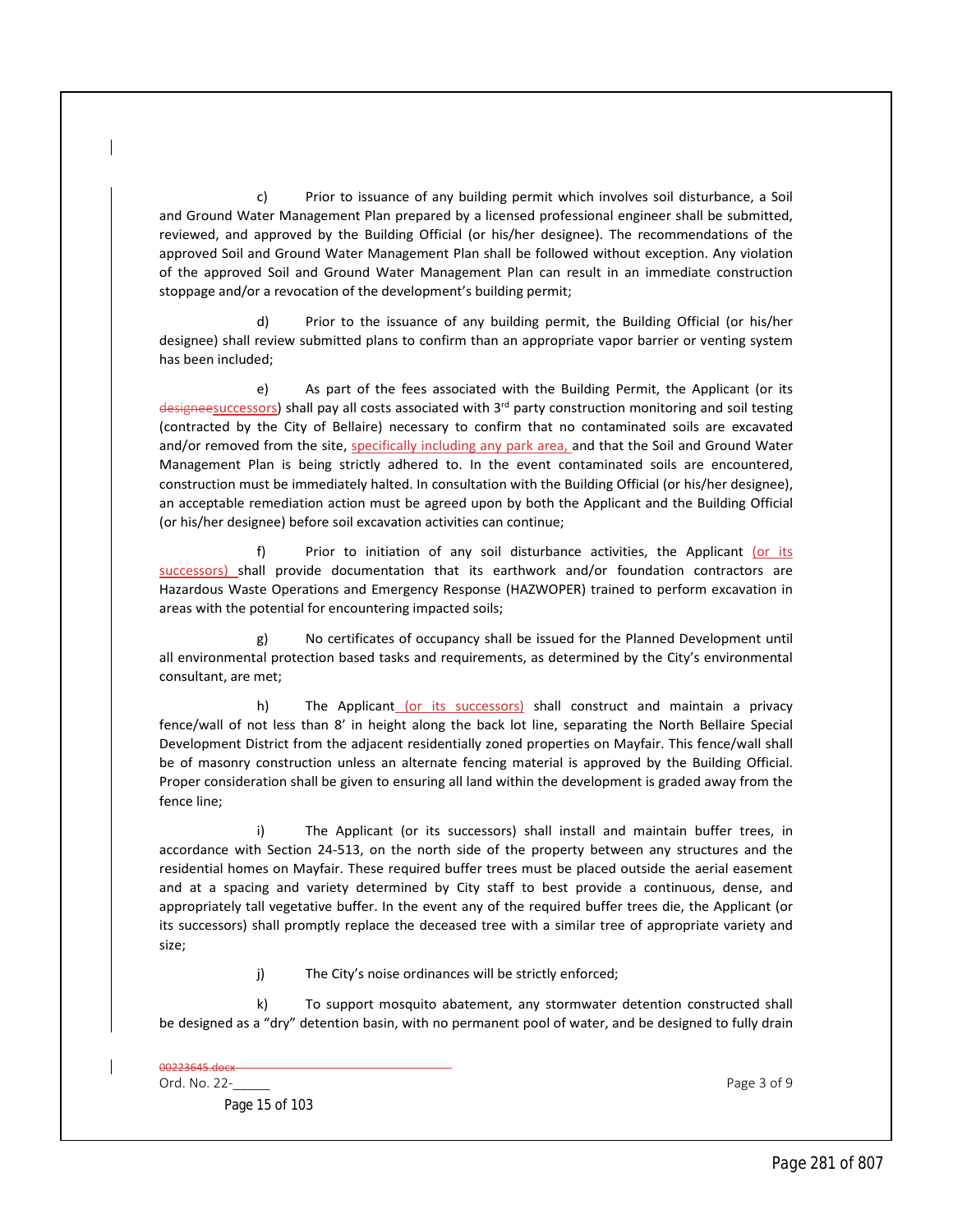within a reasonable duration after a storm event. If necessary, concrete pilot channels shall be constructed and maintained to prevent the occurrence of standing water within any detention features. Any detention basin proposed shall be designed to preferentially overtop/overflow inwards to the property and not toward the adjacent residential lots on Mayfair. Subsurface detention is an acceptable alternative, provided the Building Official (and/or its environmental consultant) approves;

l) All development activities shall meet or exceed the City's current drainage criteria. This includes, but is not limited to, strict compliance with all detention requirements related to new or disturbed/reconstructed impervious cover. Furthermore, existing drainage outfalls from the site, and the contributing drainage area to each outfall, shall be maintained to the maximum degree possible such that storm water discharge is not increased at any specific outfall;

m) All development activities shall meet or exceed the City's recently amended (2020, or more recent) Flood Damage Prevention ordinance. In the event new preliminary flood insurance rate maps have been issued for the City of Bellaire, with the intent to replace the current effective flood insurance rate maps, the preliminary flood insurance rate maps and accompanying preliminary flood insurance studies shall be used as the basis for establishing the areas of special flood hazard and moderate flood hazard;

n) In the event that water/wastewater utility connections/demand differ from that presented in the 2021 Utility Impact Analysis, specifically related to the square footage of the site serviced by the City of Bellaire versus the City of Houston, the Applicant (or its successors) must prepare and submit to the City a revised Utility Impact Analysis. Should the revised Utility Impact Analysis determine that any infrastructure improvements, including fire hydrants, are necessary to provide the desired utility service, the Applicant (or its successors) shall be responsible for the appropriate share of the cost of said infrastructure improvements;

o) Prior to the issuance of a certificate of occupancy, any shared parking within the planned development shall meet Section 24-514a(b)(1), shared parking table, of the Bellaire Code of Ordinances, and any parking that utilizes parking outside of the planned development must have a shared parking agreement, including recorded easements, that includes the conditions listed in Section 24-514a(c), shared parking among sites of different ownership, of the Bellaire Code of Ordinances and any other conditions determined necessary by City's Zoning Official;

p) Access to/from the 610 Frontage Road shall be maintained through all phases of development within the North Bellaire Special Development District, including during construction, to the extent reasonably practicable. Furthermore, the Applicant (or its successors) shall coordinate with TxDOT to secure continued allowance for the existing curb cut (entrance/exit), or a relocated curb cut further south, on the 610 Frontage Road<sub>;</sub> and should TxDOT approve the relocation of the curb cut applicant shall relocate the internal drive to the south within the development to accommodate access to the new curb cut;

q) In the event the development activities proposed in the Planned Development application do not have a building permit application submitted to the City within five years of the Planned Development approval date, the Applicant (or its successors) shall submit to the City a new Traffic Impact Analysis (based on new traffic counts) as part of the Building Permit process. Should

00223645.docx

Page 16 of 103

Ord. No. 22-<br>
Page 4 of 9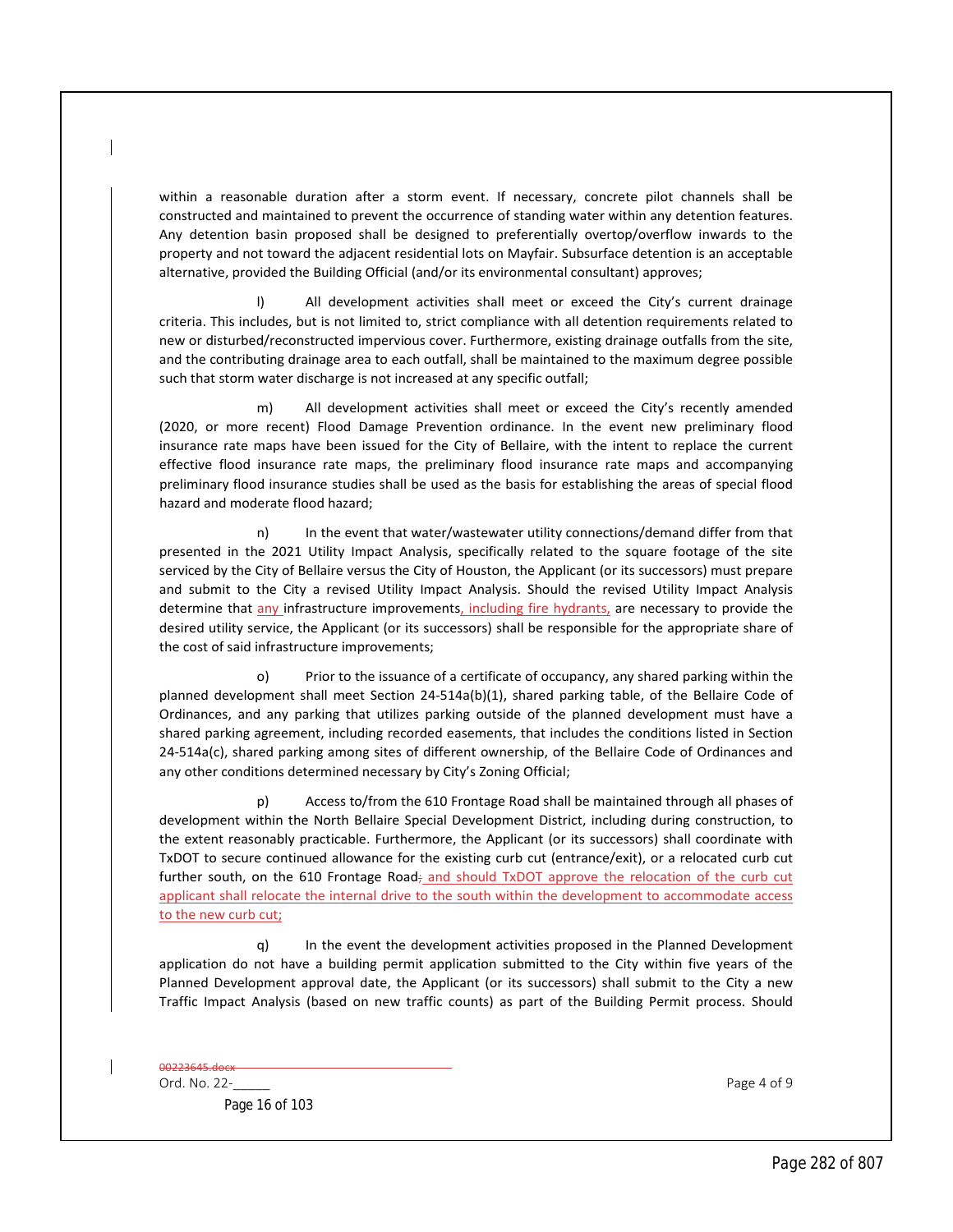conditions differ from those projected in the original Traffic Impact Analysis, additional mitigation may be required, at the discretion of the City;

r) The Applicant (or its successors) shall ensure that sight distance triangles are preserved for turning movements from all site driveways which consider any landscaping, berms, or signing planned. As necessary, unobstructed visibility should be achieved with setbacks or limited height vegetation and landscaping. The design of site access driveways should be completed using and appropriate design vehicle to represent the largest common vehicle to access the site;

All site driveways shall be stop-controlled to public streets except for the southwest driveway on Fournace Place, which should be signalized. The traffic signal at Fournace Place and the southwest driveway should be reinstalled (fully upgraded to meet current City standards) by the applicant and placed into service at 60% occupancy of PD-261-NBSDD and PD-272-NBSDD, if approved, or when directed by the City. At the discretion of the City, pedestrian facilities at the intersection shall be provided by the Applicant (or its successors), if warranted;

t) The applicantApplicant (or its successors) shall provide 2 exiting lanes (1 left and 1 right) for the three proposed driveways on Fournace (southeast, southwest, and west);) and the Applicant (or its successors) shall dedicate to the City a 10-foot roadway easement along Fournace for the construction of turning lanes into the site;

u) The planned development shall be one piece of property that is separately platted from the surrounding property, and the planned development shall not be re-platted (or have the plat amended) unless the planned development is amended;

High mast lighting on top of the parking garage must utilize full-cutoff light fixtures. Along the northern face of any parking garage directly abutting a residential property, opaque screening shall be provided to block light from all levels and a natural or man-made barrier shall be provided to obstruct, to a reasonable degree, a direct line of site from the second level of the parking garage into adjacent residential property, as agreed to by the Building Official and any parking garage shall be limited to 2 decks of parking;

w) Applicant shall not be permitted to charge for public parking in any parking

garage;

 $\frac{dy}{dx}$  Only wall lighting shall be utilized on the top floor of the parking garage. Light fixtures within the parking garage and on top of the parking garage shall be on timers, or shall be motion activated, reducing the intensity of light to the minimum required to provide for public safety during times outside the hours of operation;

 $\frac{w}{y}$  All development activities shall fully comply with the City's tree protection ordinances. As it relates to the tree disposition plan, the Applicant (or its successors) shall make all reasonable efforts to relocate mature trees with a caliper greater than 12 inches (not including undesirable trees) on site;

All development activities shall adhere to the site plan presented in the Planned Development application. Minor deviations to the site plan can be approved by the Building Official. However, any significant modification to (but not limited to) building locations and sizes, site layout, offsets, ingress/egress, traffic flows, or any other critical factor of the site plan shall require an

00223645.docx

Page 17 of 103

Ord. No. 22-<br>
Page 5 of 9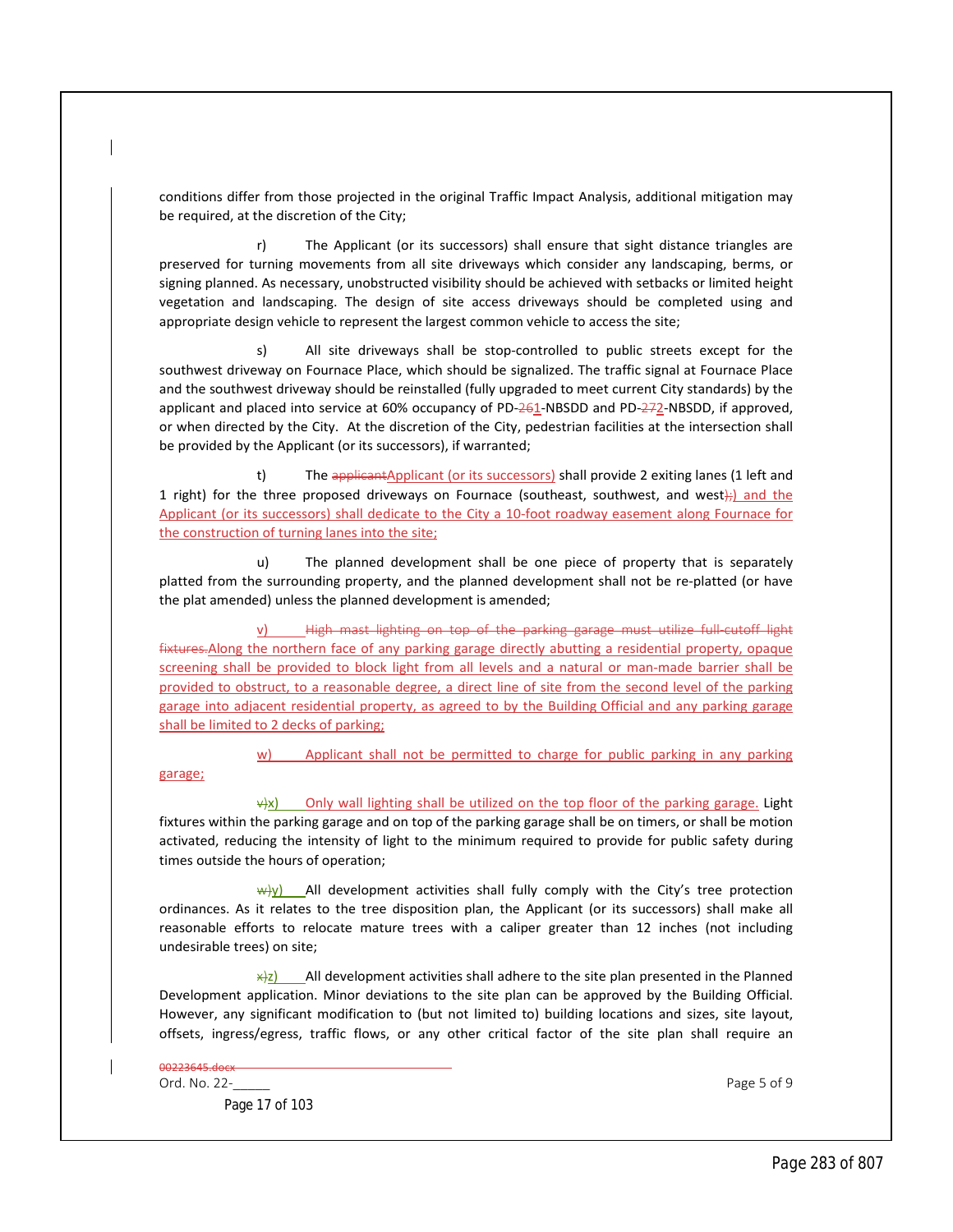amendment to the Planned Development and no driveway access shall be provided from the site to Mayfair or Anderson;

 $\frac{y}{d}$ aa) No individual "general retail and sales" tenant shall occupy more than 50,000 square feet in any single building without the express approval of the City Council of the City;

bb) No building shall be constructed with drive-thru or drive-in facilities;

cc) No building permit shall be issued for more than 60% of the combined approved development of PD-1-NBSDD and PD-2-NBSDD as calculated using the maximum square footage of the buildings approved for the two planned developments until South Rice has been widened by the addition of a signaled left turn lane in both the north and south directions;

dd) No building permit shall be issued for any building which when combined with the total of the building permits previously issued for the buildings within PD-1-NBSDD, PD-2-NBSDD and PD-3-NBSDD would cause the total square footage of the buildings permitted within the three planned developments to exceed 60% of the total maximum square footage of the building approved for development within the three planned developments without express approval of City Council of the City;

ee) Within PD-1-NBSDD and PD-2-NBSDD 60%, of square footage of the buildings constructed within the two planned developments combined shall be used for office space;

All dumpsters with the development site shall be maintained interior to the

buildings;

gg) The maximum height of any building permitted shall be 55 feet plus 5 feet for mechanical equipment;

hh) The Applicant (or its successors) shall install and maintain Flock cameras within the site and shall make data from such cameras available to the City's Police Department upon request. The number and location of such cameras shall be coordinated with the City's Police Department;

 $\frac{\partial u}{\partial r}$  During construction, all construction workers shall park on-site. Under no circumstances can construction workers park on residential streets. Furthermore, queuing or staging of construction vehicles (e.g. cement trucks or dump trucks) must occur within the construction site, and cannot occur on residential streets; and

aa)ji) During construction, an 8' tall opaque construction fence or temporary wall shall be provided around the perimeter of the construction site. Damage to the construction fence/wall shall be promptly repaired immediately.

**Section 4.** That the number of the Planned Development shall be: PD- $-1$ -1-

NBSDD.

**Section 5.** That the planned development as granted herein shall be subject to any additional restrictions and limitations as are from time to time imposed by the City Council of the City of Bellaire, Texas.

00223645.docx

Ord. No. 22-\_\_\_\_\_ Page 6 of 9

Page 18 of 103